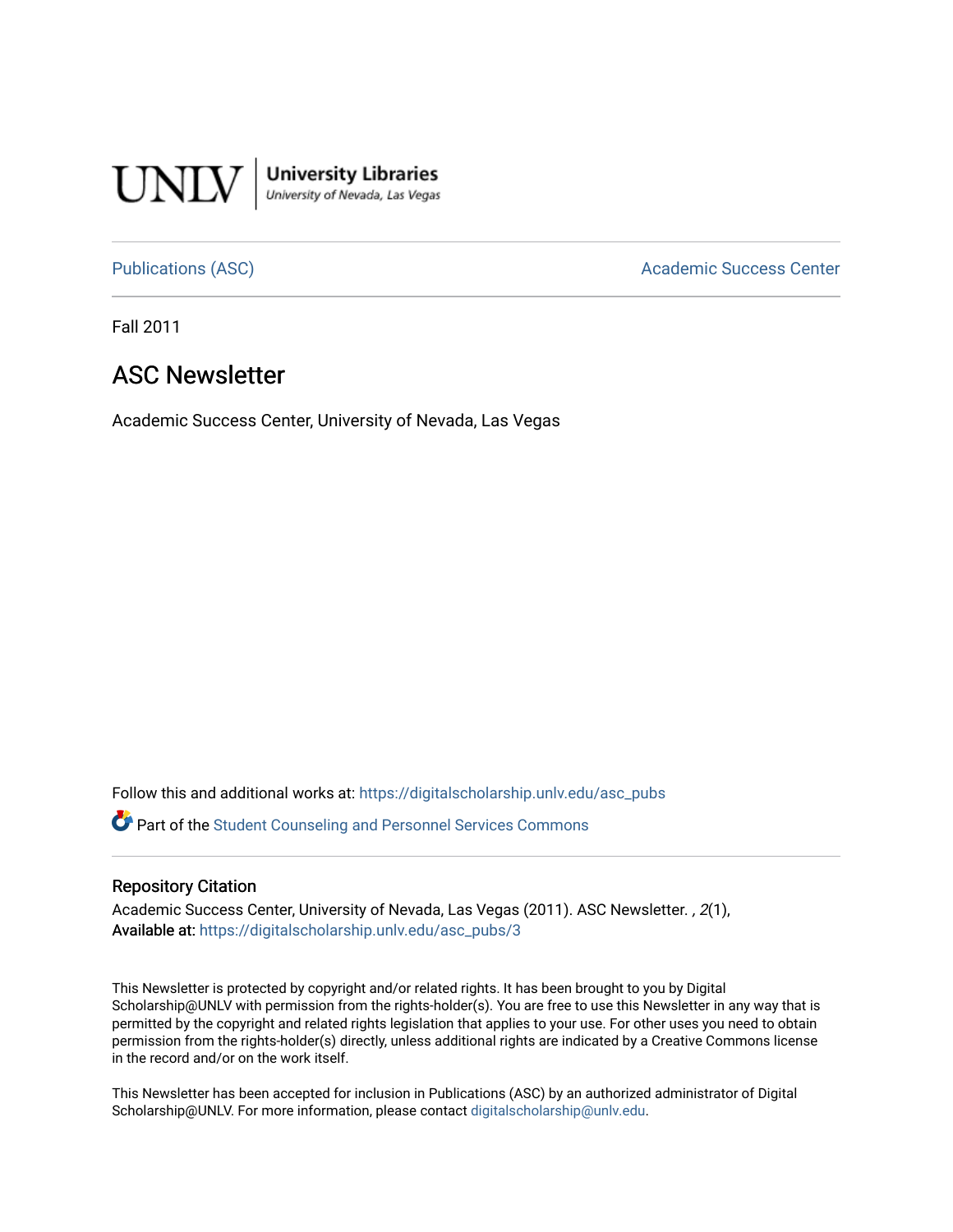

#### Volume 2, Issue 1 Fall/Winter 2011-2012

## **Inside This Issue**

ASC & College of Engineering Partner to Tutor Engineering Students ................ 2

Retooled IDS 100 Reaches All-Time High Enrollment….2

ASC Testing Center Grows .................... 2

Math Initiatives Help Students Succeed . 3

Leading the Region 3

Academic Resource Fair Helps Students Make the Grade..... 3

Early Studies Kicks Off the Fall Semester….3

Student–Athlete Academic Services Welcomes Two New Staff Members ...... 4

A Special Thank You to an Esteemed Colleague............... 4

ASC Welcomes New IDS 100 Instructor . 4

Four New Graduate Assistants Join Academic Success Coaching Program.. 4

# ACADEMIC SUCCESS CENTER

### *Expect Success*

# **Message from the Dean**

A critical underpinning of the Academic Success Center's (ASC) foundational support of students is our campus partnerships. In addition to the Colleges, the UNLV Libraries and Enrollment Services, among others, the ASC has worked closely with Distance Education, in part, to retool and relaunch nearly all of our services

online. Students enrolled in Distance Education courses, as well as students taking "in-person" classes, now have access to academic advising, academic success coaching and tutoring online.

In addition, there is a link to Student-Athlete Academic Services, as well as a number of academic success tools. For instance, students are invited to take online workshops that cover areas



such as college success skills and transitions into UNLV.

We look forward to continuing to serve UNLV students with our expanding website and our great campus and community partners!

*Ann McDonough*

# **Retention increases with participation in ASC Programs**

One of the key goals of ASC programs is to increase student retention. Retention means that students stay in school and progress toward their degrees. Measures show that ASC programs are having a positive impact on student retention at UNLV. First, the Academic Success Coaching program is now in its second year and retention rates for students that participated in the first year are encouraging. Of the 279 students that joined the program in fall 2010 and that met face-to-face with their coach, 71% were retained from fall 2010 to fall 2011. Of the 222 that chose not to meet with their coach, 61% were retained from fall 2010 to fall 2011. In the first year of the coaching program, with no requirement that students meet

with their coach, those that met with their coach face-to-face at least one time were retained year to year at a 10% greater level. Second, students who took advantage of ASC tutoring programs also showed higher retention rates. Students using ASC tutoring services during spring 2011 in the Lied Library, our drop-in tutoring lab, were retained to fall 2011 at an 88% rate. Of students who used tutoring, supplemental instruction, and recitations/ exam review sessions in spring 2011, 86% returned for fall 2011. These are all encouraging numbers and they show that students who participate in ASC programs are more successful.

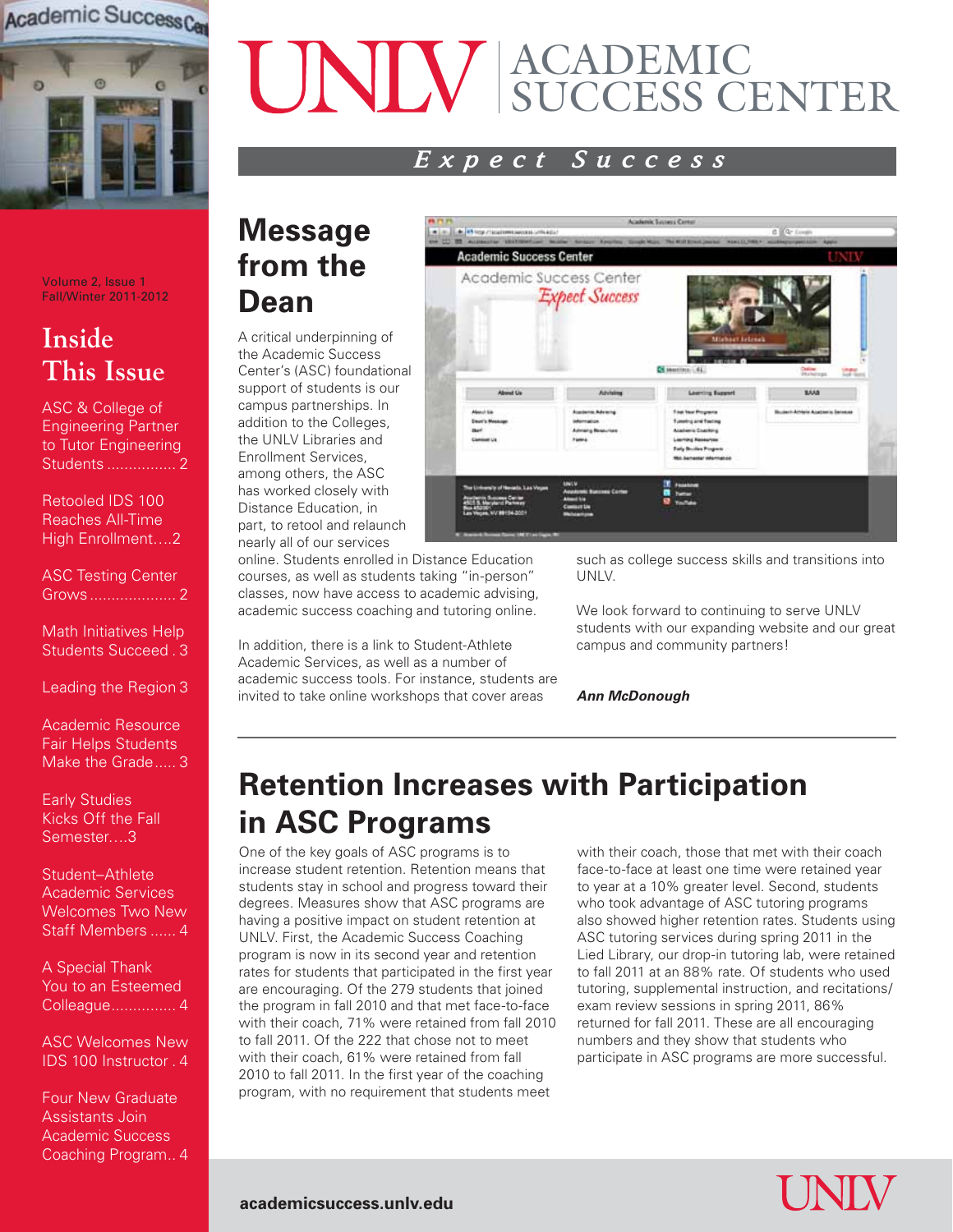

**Staff (L to R) Beau, Steven, Luc, & Billy (GA)**

*"A comfortable working environment with qualified personnel who can convey an abundance of academic knowledge"*

**- Drew Miller; Junior; Mechanical Engineering**



*"The tutoring lab has been a great asset in reviewing material outside of class"*

**-Adam Wolverton; Sophmore; Electrical Engineering**

# **ASC & College of Engineering Partner to Tutor Engineering Students**

The ASC and Howard R. Hughes College of Engineering have teamed up to provide free tutoring for engineering students at UNLV. On September 19, 2011, the newly opened tutoring lab started on the second floor of the Thomas Beam Engineering (building A) next to the Engineering Advising Center. Tutors are available 22 hours a week, 1 - 6 p.m. on Monday and Wednesday, and 1 - 5 p.m. Tuesday, Thursday and Friday.

Students may receive tutorial assistance in a variety of mathematics, physics, electrical/computer engineering, mechanical engineering, computer science, and civil engineering courses. The staff, which includes one graduate assistant and three undergraduate engineering students, conducted over 70

tutoring sessions within the first three weeks of opening. Tutors have worked with over 50 engineering students, many of which continue to return on a daily basis. The most popular courses tutored include: CPE 100, EE 330, MATH 283, and PHYS 180.

In order to take advantage of free tutoring for engineering courses, students must present a valid UNLV student ID. Upon their initial visit, students are also signed up for free online tutoring, which is available 24/7. Engineering students taking advantage of this program may also seek tutorial assistance at the Lied Library where the main campus-wide tutoring program is open Sunday through Friday.

# **Retooled IDS 100 Reaches All-Time High Enrollment**

The ASC partners with the College of Liberal Arts to coordinate a 3-credit first-year experience seminar, IDS 100, which is geared toward exploring majors. This fall, IDS 100 reached an all-time high enrollment with four, full 16-week sections and one mid-semester course. Topics for the newly retooled IDS 100 include: time management, study skills, learning strategies, basic research techniques, civic engagement, critical thinking and much more. With help from the Office of Civic Engagement and Diversity, the IDS 100 curriculum now includes servicelearning – "a teaching and learning strategy that integrates meaningful community service with instruction and reflection to enrich the learning experience, teach civic responsibility, and strengthen communities" (for more information on servicelearning, see Servicelearning.org). The ASC believes that servicelearning is a true win-win for both the participating students

and the community non-profit organizations. The ASC has also teamed with University Libraries to incorporate the ETS iSkills assessment into the curriculum to provide IDS 100 students the opportunity to evaluate their critical thinking and information literacy skills, while receiving development information and experiences to improve these skill sets. For more information on IDS 100, contact Dr. Dan Gianoutsos at 702-895-3177.

## **ASC Testing Center Grows**

In 2010-2011, nearly 7,000 students were served by the ASC Testing Center. The Center offers national tests, such as ACT, computerbased tests, CLEP, and correspondence test proctoring. For more information, call the ASC Testing Center at 702-895-0667.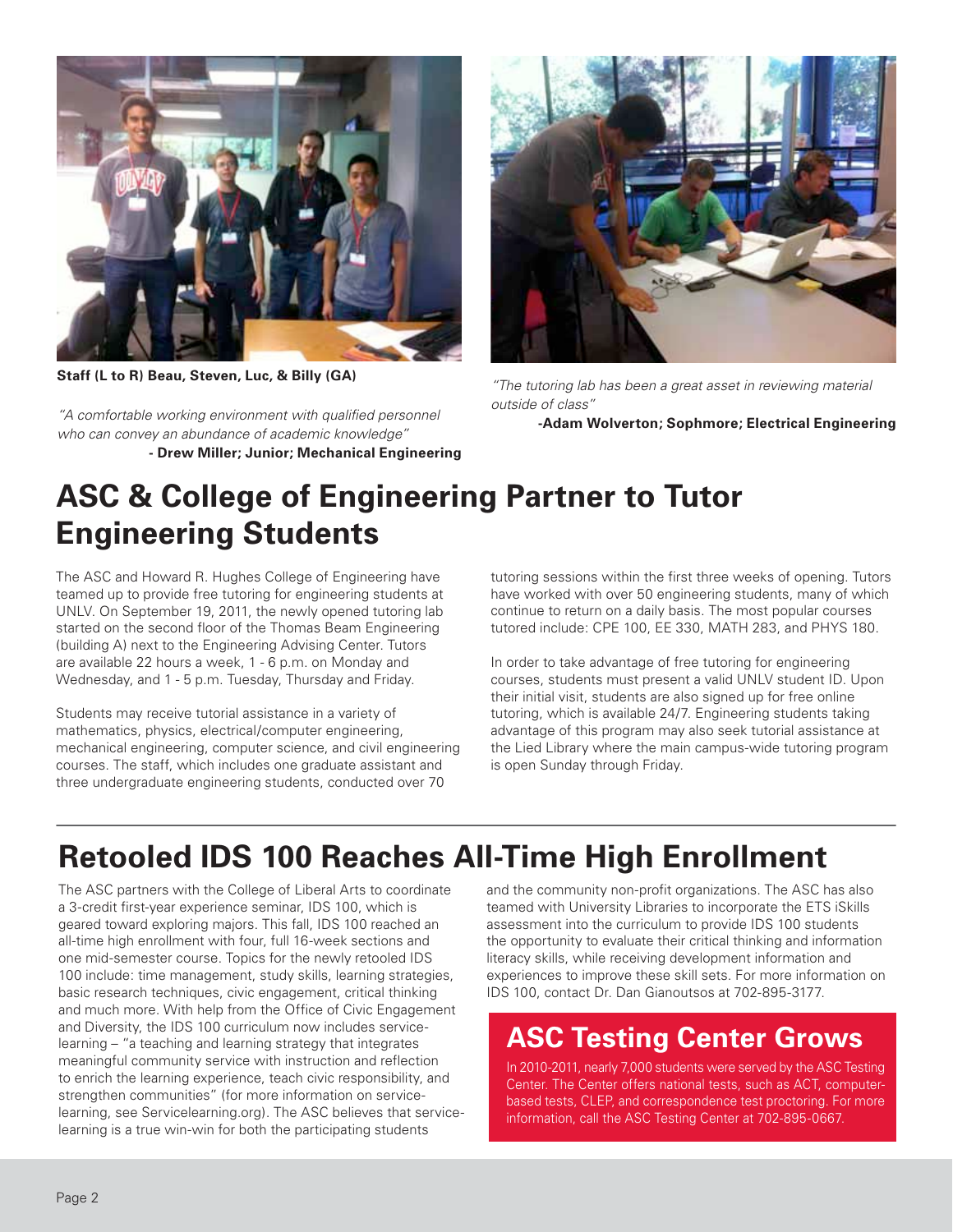# **Math Initiatives Help Students Succeed**

When many of our students arrive on campus they need help in math. The ASC has been an active campus partner in providing resources to these students. Some of these initiatives include:

- Extensive math tutoring. In fact, math is our most popular subject across all of our tutoring services;
- New supplemental instruction offerings in math classes;
- A new online tutoring program designed to help students refresh their math skills to be ready for college level math courses;

# **Leading the Region**

Cheryl Tillotson has been elected by the National Academic Advising Association (NACADA) as the Pacific Region 9 Chair for 2011 - 2013. The NACADA Region 9 consists of Academic Advising professionals from California, Hawaii, and Nevada. The collective work of Region 9 is to promote the values of NACADA and accomplish progress for the academic advising profession in ways that benefit the three states as well as the region's success as a whole community. Some of the major



**Cheryl Tillotson**

responsibilities of the position are providing leadership oversight of the Region 9 Steering Committee, assisting with the selection and hosting of the annual Region 9 conference, participating in the regional and national NACADA conferences, and encouraging Region 9 members to get the most out of professional development from participating in the NACADA organization.

• Working with the Psychology Department to identify students who are math anxious and provide them interventions to help deal with this issue. For many students, simply addressing their math anxiety can help them be successful in math courses.

Math is a critical need in our society today and by addressing this issue on many fronts, the ASC is helping students meet their goals.

Dr. Gayle Juneau, 2009-2011 Region 9 Chair, and the Executive Director of Academic Advising at UNLV, spoke on behalf of Cheryl's election as the next Region 9 Chair by stating the following:

"When Cheryl Tillotson was announced as the newly elected Chair of Region 9, I jokingly stated that I was thrilled because we like to keep things 'in house' at UNLV.

Of course, it is a tremendous honor to host the Chair position for four years at UNLV; however, my enthusiasm stems mostly from knowing Cheryl as a colleague and advising professional. She has been a consistent leader in NACADA at the university, state, regional, and national level for over a decade. Two years ago, she held the distinguished position of Region 9 conference chair and she was also awarded with the honor of receiving an Outstanding Advisor Award (Primary Role) in 2010. Cheryl is well-regarded by colleagues around the country for her skills and tremendous accomplishments in the academic advising field. I speak on behalf of many colleagues when I say that her tenure as Chair is highly anticipated for Region 9!"

# **Academic Resource Fair Helps Students Make the Grade!**

The ASC hosted the *Fourth Annual Make the Grade: Academic Resource Fair 2011* in the UNLV Student Union on September 7, 2011. This event provided a one-stop-shop for students to learn about various academic support programs across campus. The ASC collaborated with departments across campus to share information with students about tutoring and other academic learning support services. Participants included: Tutoring, Academic Success Coaching, Writing Center, Engineering Tutoring Program, Library Services, Veteran Services, Center for

Academic Enrichment & Outreach, and International Programs. Academic Advising was a new and welcomed addition to the program this year. Most colleges had a representative available to discuss majors, minors and potential career options for students graduating. Over 300 students visited the tables and talked to representatives about services that could assist them with academic success. Campus community members wishing to know more about any of these services may stop by the ASC.

# **Early Studies Kicks Off the Fall Semester**

The ASC hosted the Inaugural Early Studies Program (ESP) Kickoff Event in August. This event recognized currently enrolled ESP participants, prospective students, parents and Clark County high school counselors. ESP participants are typically Clark County junior and senior high school students. Campus community partners including, Dr. Neal Smatresk, Dr. Michael Bowers, several Deans and distinguished UNLV faculty and staff were present for this event. Many guests shared their stories about the early studies students they have worked with in the

past, as well as their enthusiasm for the program. For more information about the ESP, please visit the ASC website or contact Dr. Dan Gianoutsos at 702-895-3177 or at earlystudies@unlv.edu.



**President Neal Smatresk with Early Studies participants**